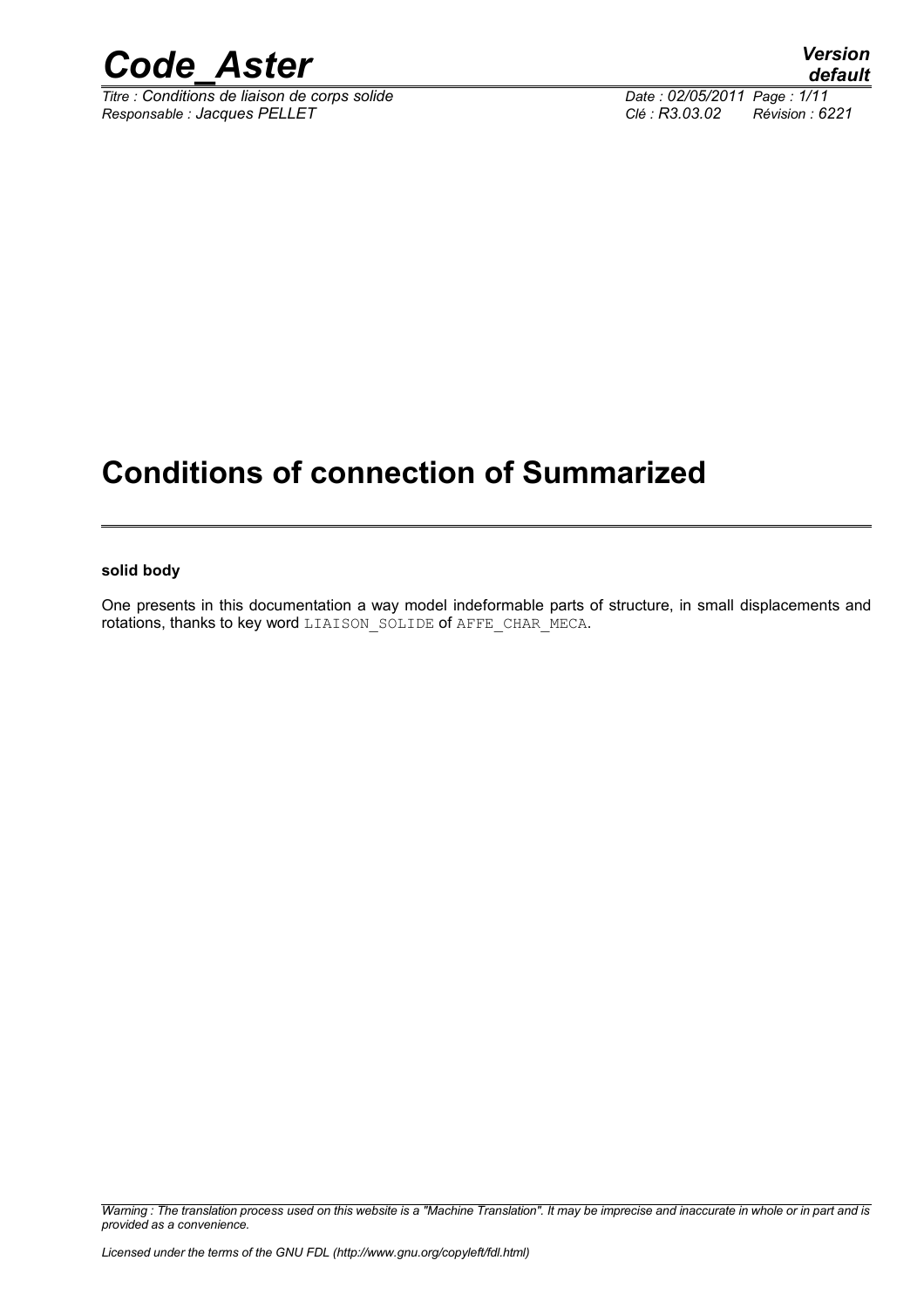*Titre : Conditions de liaison de corps solide Date : 02/05/2011 Page : 2/11*<br> *Responsable : Jacques PELLET Clé : R3.03.02 Révision : 6221 Responsable : Jacques PELLET Clé : R3.03.02 Révision : 6221*

### **Are contents**

| 7.6.1.1 Processing of the points A, B, C and determination of the vector rotation $\theta$ |  |
|--------------------------------------------------------------------------------------------|--|
|                                                                                            |  |
|                                                                                            |  |
|                                                                                            |  |
|                                                                                            |  |
|                                                                                            |  |

*Warning : The translation process used on this website is a "Machine Translation". It may be imprecise and inaccurate in whole or in part and is provided as a convenience.*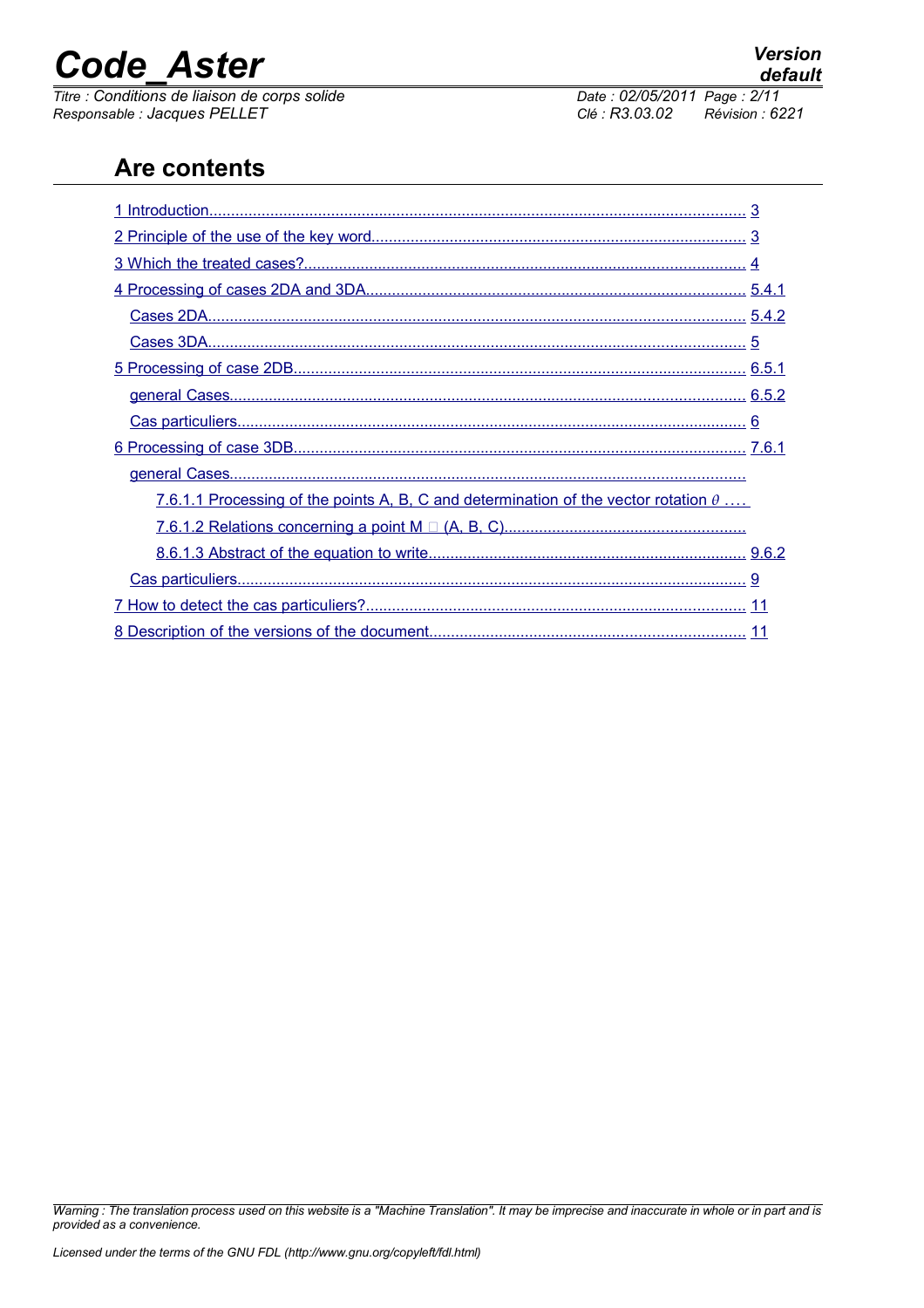*Titre : Conditions de liaison de corps solide Date : 02/05/2011 Page : 3/11 Responsable : Jacques PELLET Clé : R3.03.02 Révision : 6221*

### **1 Introduction**

<span id="page-2-0"></span>key word LIAISON SOLIDE of commands AFFE CHAR MECA and (AFFE CHAR MECA F) makes it possible to model an indeformable part of a structure.

The principle selected is to write linear relations between the degrees of freedom of the "solid" part; these relations expressing the fact that the distances between the nodes are invariable.

#### **Notice important:**

*The relations expressing the indeformability of a solid are in general not linear. The linearization of the problem supposes that the problem can be solved in theory of "small displacements". To be convinced some, let us take the example of a segment AB in 2D:*



*The indeformability of AB is written:*

B

$$
\left[ \left( x_A + dx_A \right) - \left( x_B + dx_B \right) \right]^2 + \left[ \left( y_A + dy_A \right) - \left( y_B + dy_B \right) \right]^2 = \left( x_A - x_B \right)^2 + \left( y_A - y_B \right)^2
$$
  
\n
$$
\Leftrightarrow \left( dx_B - dx_A \right)^2 + 2 \left( x_B - x_A \right) \left( dx_B - dx_A \right) + \left( dy_B - dy_A \right)^2 + 2 \left( y_B - y_A \right) \left( dy_B - dy_A \right) = 0
$$

en notant *xA , y<sup>A</sup> , x<sup>B</sup> , y<sup>B</sup>* les coordonnées de A et B  $dx_{\overline{A}}$ ,  $dy_{\overline{A}}$ ,  $dx_{\overline{B}}$ ,  $dy_{\overline{B}}$  les déplacements de A et B $\left[ \right]$ 

*it is seen that the statement is quadratic in*  $\,dx_{_A},dx_{_B},dy_{_A} \,$  *and*  $\,dy_{_B}$  *. To be able to linearize it, it is necessary to eliminate the quadratic terms and for this reason, one is obliged to* suppose that the elements  $\,dx_{\scriptscriptstyle A}$  ,  $dx_{\scriptscriptstyle B}$  ,  $dy_{\scriptscriptstyle A}$  and  $\,dy_{\scriptscriptstyle B}$  are small compared to the length of *AB .*

This remark wants to say that one cannot use this key word when the structure becomes deformed (or turns) too much. In such situations, "to rigidify" a solid part, one is obliged to use a "tough" material (compared to the rest of structure).

### **2 Principle of the use of the key word**

<span id="page-2-1"></span>key word LIAISON SOLIDE is a key word factor répétable at will. For each occurrence key word, the user defines a "piece of model" which it wishes to rigidify.

This "piece of model" defined by key keys GROUP\_MA, GROUP\_NO, MESH and NOEUD, one deduces **the list from the nodes** to be rigidified.

Once this drawn up list, one writes the linear relations necessary to express that the "rigid piece" has nothing any more but the degrees of freedom of a solid (3 in 2D or 6 in 3D).

*Warning : The translation process used on this website is a "Machine Translation". It may be imprecise and inaccurate in whole or in part and is provided as a convenience.*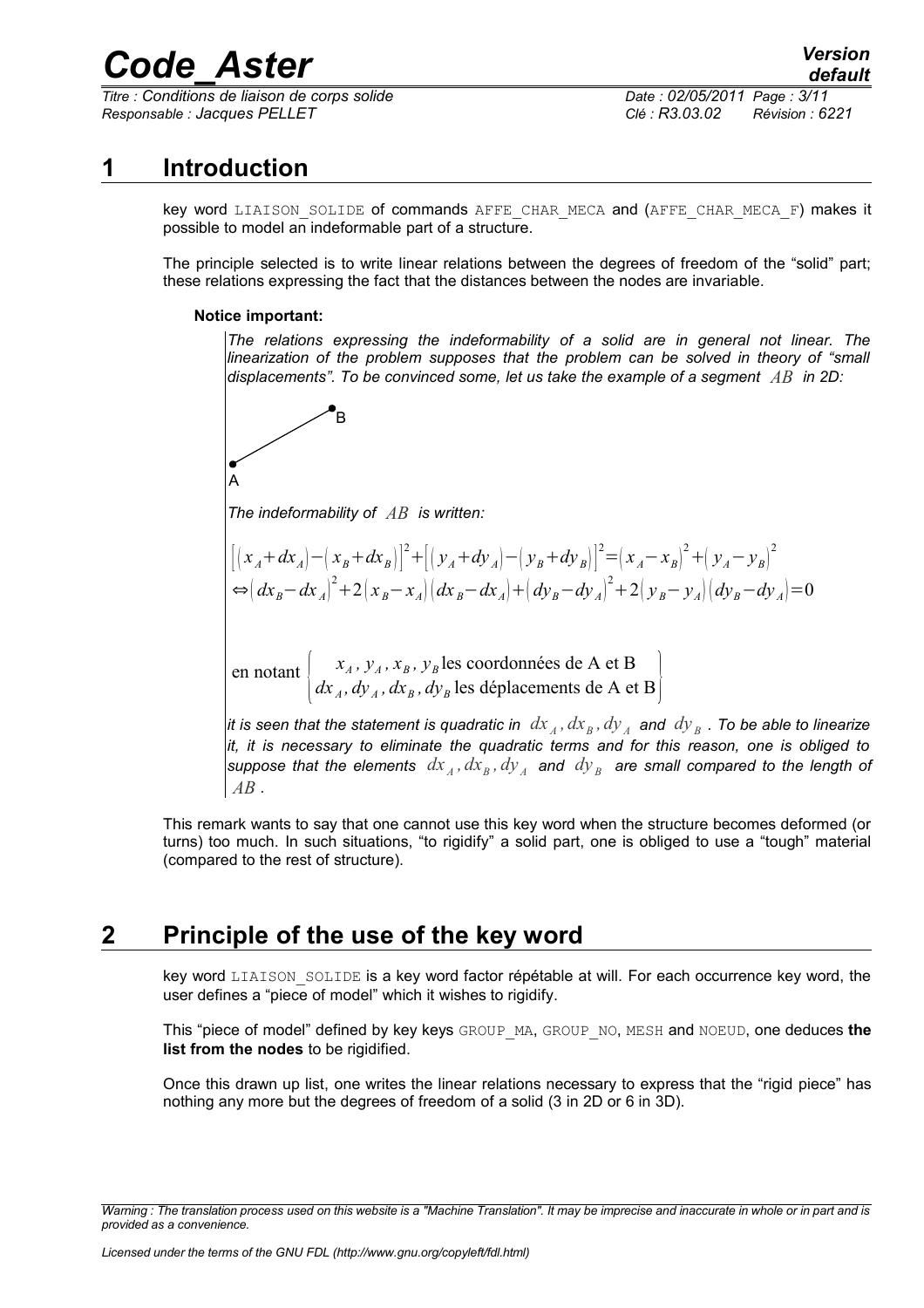*Titre : Conditions de liaison de corps solide Date : 02/05/2011 Page : 4/11 Responsable : Jacques PELLET Clé : R3.03.02 Révision : 6221*

*default*

### **3 Which are the treated cases?**

<span id="page-3-0"></span>According to the degrees of freedom carried by the nodes of the list of the nodes to rigidify, one places oneself in one of the four following cases. If one does not find oneself in one of these cases, the code stops in fatal error

the cases 2DA and 2DB correspond to plane" or axisymmetric problems ". The cases 3DA and 3DB correspond to problems 3D.

**Case** 2DA **:**

**All** the nodes of the list of the nodes to be rigidified carry the degrees of freedom *DX* , *DY* (and possibly *DRZ* ) but they do not carry *DRX* , *DRY* and *DZ* there exists at least a node of the list of the nodes to be rigidified which carries *DRZ* .

#### **Case** 2DB **:**

All the nodes of the list of the nodes to be rigidified carry *DX* , *DY* but they do not carry *DRX* , *DRY* and *DZ* .

#### **Case** 3DA **:**

All the nodes of the list of the nodes to be rigidified carry *DX DY* , *DZ* (and possibly *DRX DRY* , *DRZ* ) and it exists a node of the list of the nodes to be rigidified which carries *DRX DRY DRZ* .

#### **Case** 3DB **:**

All the nodes of the list of the nodes to be rigidified carry *DX DY* , *DZ* and it does not exist of node of the list of the nodes to be rigidified carrying at the same time *DRX DRY DRZ* .

*Warning : The translation process used on this website is a "Machine Translation". It may be imprecise and inaccurate in whole or in part and is provided as a convenience.*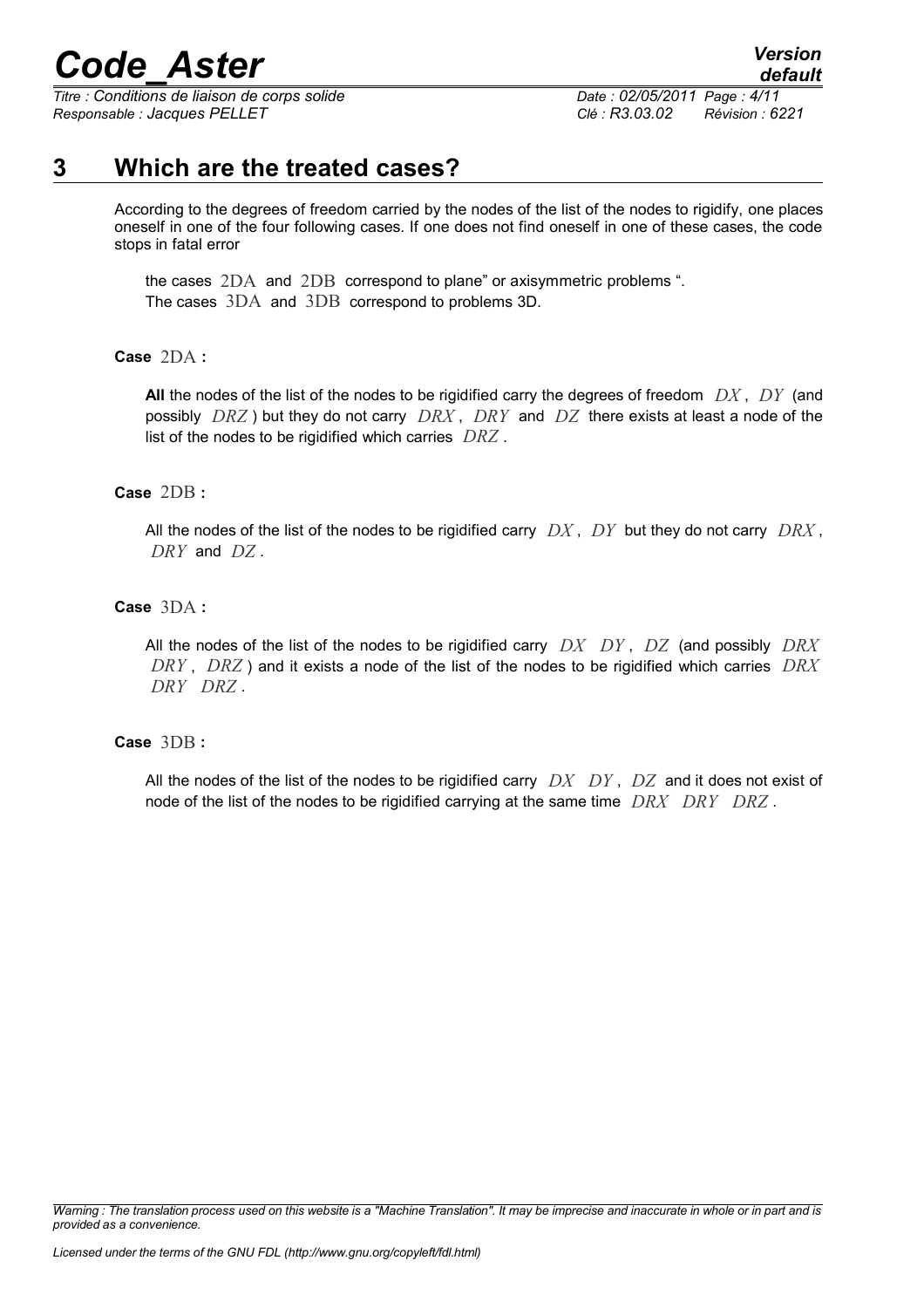*Titre : Conditions de liaison de corps solide Date : 02/05/2011 Page : 5/11 Responsable : Jacques PELLET Clé : R3.03.02 Révision : 6221*

### **4 Processing of cases 2DA and 3DA**

<span id="page-4-2"></span>In these 2 cases, one could find a node of the list of the nodes to be rigidified which carried **all** the degrees of freedom of solid. That is to say *A* this node.

in 2D: *DX DY* , *DRZ* in 3D: *DX DY DZ DRX DRY* , *DRZ*

That is to say a node *M* of the list of the nodes to be rigidified unspecified.

In theory of small displacements, the motion of a solid body is expressed by:

 $U_M = U_A + \theta \wedge AM$  where  $\begin{bmatrix} 0 \\ \theta \end{bmatrix}$ *U <sup>A</sup>* est de déplacement de A  $\theta$  le vecteur rotation du solide

#### **4.1 Case 2DA**

<span id="page-4-1"></span>One writes the linear relations:

$$
\forall M \neq A : \begin{cases} DX(M) - DX(A) + y \, DRZ(A) = 0 \\ DY(M) - DY(A) - x \, DRZ(A) = 0 \end{cases} \text{ avec } AM = \begin{pmatrix} x \\ y \end{pmatrix}
$$
  
+si M porte DRZ : DRZ(M) - DRZ(A) = 0

#### <span id="page-4-0"></span>**4.2 Case 3DA**

$$
\forall M \neq A : \begin{cases} DX(M) - DX(A) - DRY(A). z + DRZ(A). y = 0 \\ DY(M) - DY(A) - DRZ(A). x + DRX(A). z = 0 \\ DZ(M) - DZ(A) - DRX(A). y + DRY(A). x = 0 \end{cases}
$$

$$
+ \text{si } M \text{ porte } DRX, DRY, DRZ: \begin{cases} DRX(M) - DRX(A) = 0 \\ DRY(M) - DRY(A) = 0 \\ DRZ(M) - DRZ(A) = 0 \end{cases}
$$

*Warning : The translation process used on this website is a "Machine Translation". It may be imprecise and inaccurate in whole or in part and is provided as a convenience.*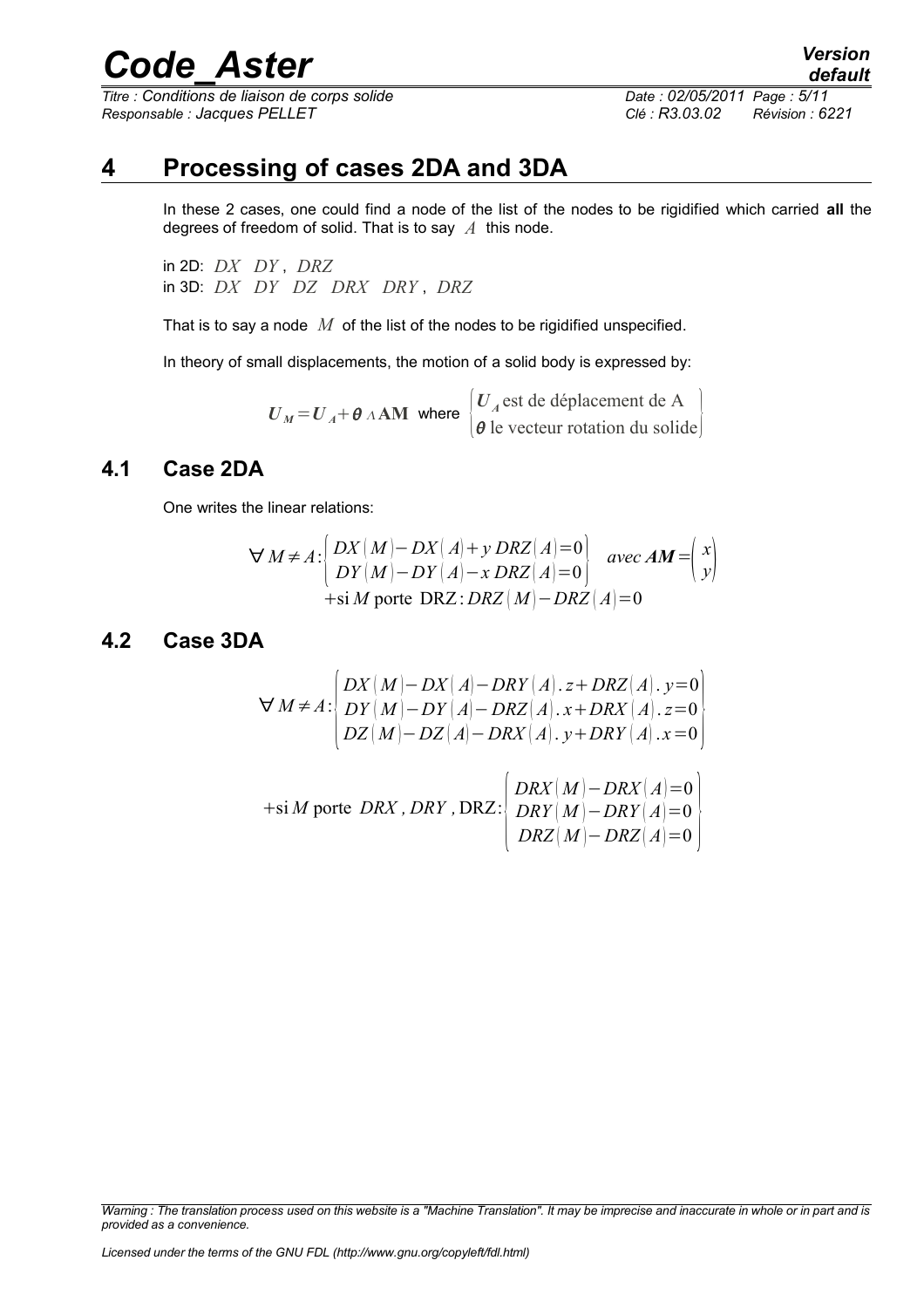*Titre : Conditions de liaison de corps solide Date : 02/05/2011 Page : 6/11 Responsable : Jacques PELLET Clé : R3.03.02 Révision : 6221*

### <span id="page-5-2"></span>**5 Processing of the case 2DB**

#### **5.1 general Case**

<span id="page-5-1"></span> $\exists A$  and *B* in the list of the nodes to be rigidified/  $d \mid A, B \mid \neq 0$ 

• determination of  $\theta$  :

That is to say 
$$
\mathbf{n} = \mathbf{AB} A \mathbf{k} = \begin{pmatrix} n_x \\ n_y \end{pmatrix}
$$
 (*k* unit vector according to  $O_z$ ).  
\n
$$
\mathbf{U}_B - \mathbf{U}_A - \theta \mathbf{k} A \mathbf{AB} \Rightarrow \begin{pmatrix} (\mathbf{U}_B - \mathbf{U}_A) \cdot \mathbf{AB} = 0 \\ (\mathbf{U}_B - \mathbf{U}_A) \cdot \mathbf{n} - \theta (\mathbf{k} A \mathbf{AB}) \cdot \mathbf{n} = 0 \end{pmatrix}
$$

• since 
$$
\|\mathbf{AB}\| \neq 0
$$
, one can determine  $\theta$  :

$$
\Rightarrow \theta = \frac{1}{(kL \mathbf{AB}) \cdot n} \left( DX(B) \cdot n_x - DX(A) \cdot n_x + DY(B) \cdot n_y - DY(B) \cdot n_y \right)
$$
  
Soit  $\alpha = \frac{1}{(kL \mathbf{AB}) \cdot n} ; n' = \alpha n = \begin{pmatrix} n'_x \\ n'_y \\ n'_y \end{pmatrix}$ 

equations to be written:

 $(U_B - U_A)$ . **AB**=0(1 (équation pour les 2 points *A* et *B*)

• 
$$
\nabla M \neq (A, B): \mathbf{AM} = \begin{pmatrix} x \\ y \end{pmatrix}
$$
  
\n
$$
\begin{cases} DX(M) - DX(A) + y(DX(B), n_x - DX(A), n_x' + DY(B), n_y' - DY(A)n_y') = 0 \\ DY(M) - DY(A) - x(DX(B), n_x' - DX(A), n_x' + DY(B), n_y' - DY(A)n_y') = 0 \end{cases}
$$

#### **5.2 Typical cases**

- <span id="page-5-0"></span>lists nodes to be rigidified =  $|A| \rightarrow$  it does not have nothing there to write  $\Rightarrow \langle A \rangle$  tear,
- list of the nodes to be rigidified =  $\left| A_i \right|$  where all have  $A_i$  them the same coordinates. That is to say  $\,A_o$  the first node of the list of the nodes to be rigidified

$$
\forall A_i \neq A_o \text{ Note: should } \begin{cases} DX(A_i) - DX(A_0) = 0 \\ DY(A_i) - DY(A_0) = 0 \end{cases}
$$

#### **be written:**

*is undetermined*

*default*

*Warning : The translation process used on this website is a "Machine Translation". It may be imprecise and inaccurate in whole or in part and is provided as a convenience.*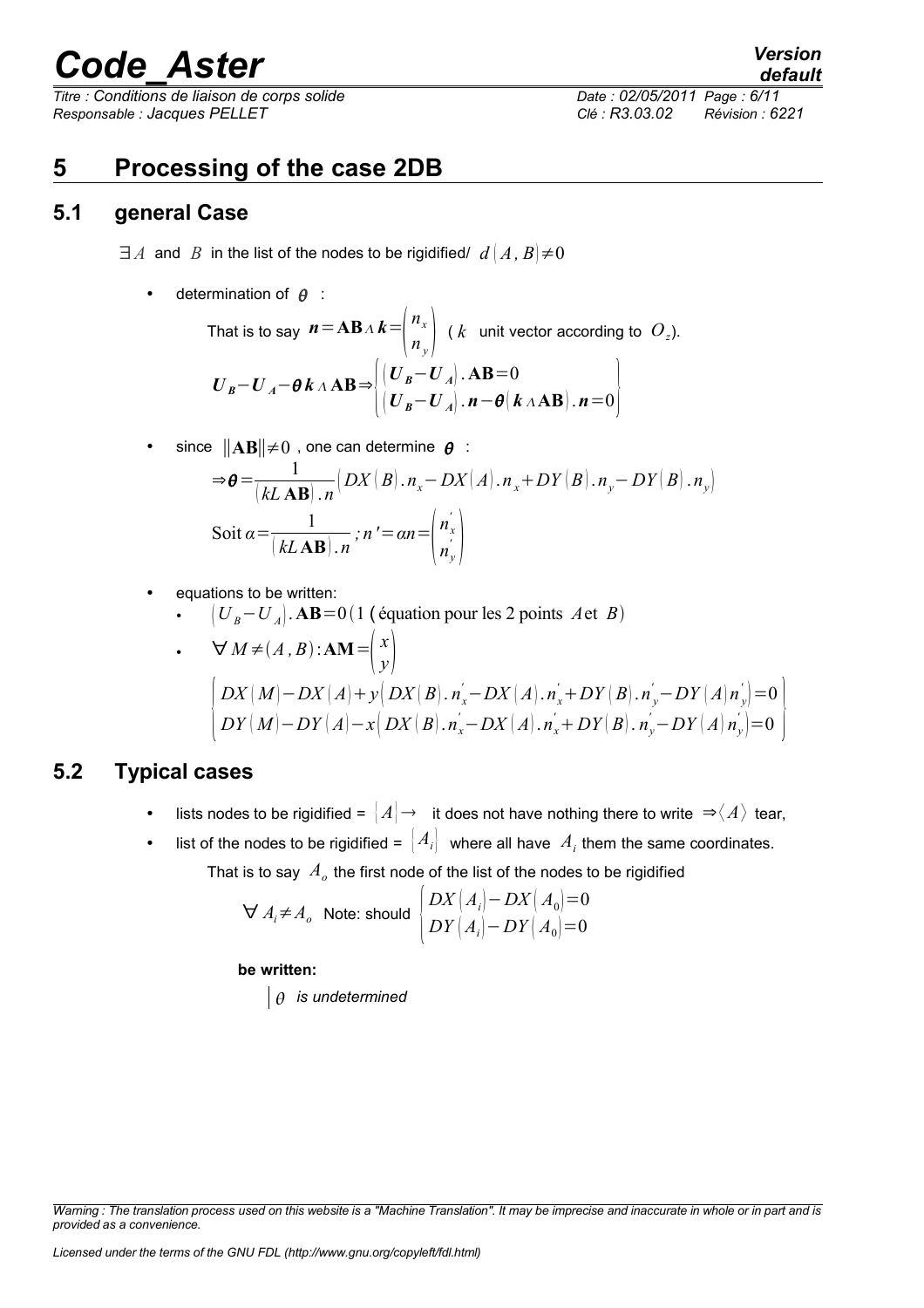*Titre : Conditions de liaison de corps solide Date : 02/05/2011 Page : 7/11 Responsable : Jacques PELLET Clé : R3.03.02 Révision : 6221*

### <span id="page-6-2"></span>**6 Processing of case 3DB**

#### **6.1 general Case**

<span id="page-6-1"></span><span id="page-6-0"></span>∃*A, B ,C* in the list of the nodes to be rigidified such as *ABC* is a triangle of non-zero surface

#### **6.1.1 Processing of the points A, B, C and determination of the vector rotation**

 $U_{B}-U_{A}=\theta_{A}b$ 



$$
\forall M, U_M - U_A = \theta \wedge M \qquad \qquad \text{Eq 6.1-1}
$$

- for the points  $B$  and  $C: \begin{bmatrix} 1 & b \\ c & d \end{bmatrix}$ 
	- $U_c U_A = \theta \wedge c$

$$
U_B - U_A \cdot n = \theta \cdot b'
$$

$$
U_B - U_A^T \cdot b = 0 \tag{6.1-4}
$$

$$
U_c-U_A.\,n=\theta.c'
$$
 \t\t\t\neq 0.1-5

$$
U_c-U_A.b=-\theta.n
$$

*U <sup>C</sup>*−*U <sup>A</sup>* . *c*=0 éq 6.1-7

$$
U_{B} - U_{A} \cdot c + U_{C} - U_{A} \cdot b = 0
$$

Of the 6 equations concerning the points *B* and *C* ,

- 3 are to be written: [éq 6.1-4], [éq 6.1-7] and [éq 6.1-8] (they do not utilize  $\theta$ )
- 3 are used to determine  $\theta$  :

$$
\begin{cases}\n\boldsymbol{\theta} \cdot \boldsymbol{b}' = (\boldsymbol{U}_B - \boldsymbol{U}_A) \cdot \boldsymbol{n} \\
\boldsymbol{\theta} \cdot \boldsymbol{c}' = (\boldsymbol{U}_C - \boldsymbol{U}_A) \cdot \boldsymbol{n} \\
\boldsymbol{\theta} \cdot \boldsymbol{n}' = (\boldsymbol{U}_B - \boldsymbol{U}_A) \cdot \boldsymbol{c}\n\end{cases}
$$
\n
$$
\text{Eq } 6.1-9
$$

*Warning : The translation process used on this website is a "Machine Translation". It may be imprecise and inaccurate in whole or in part and is provided as a convenience.*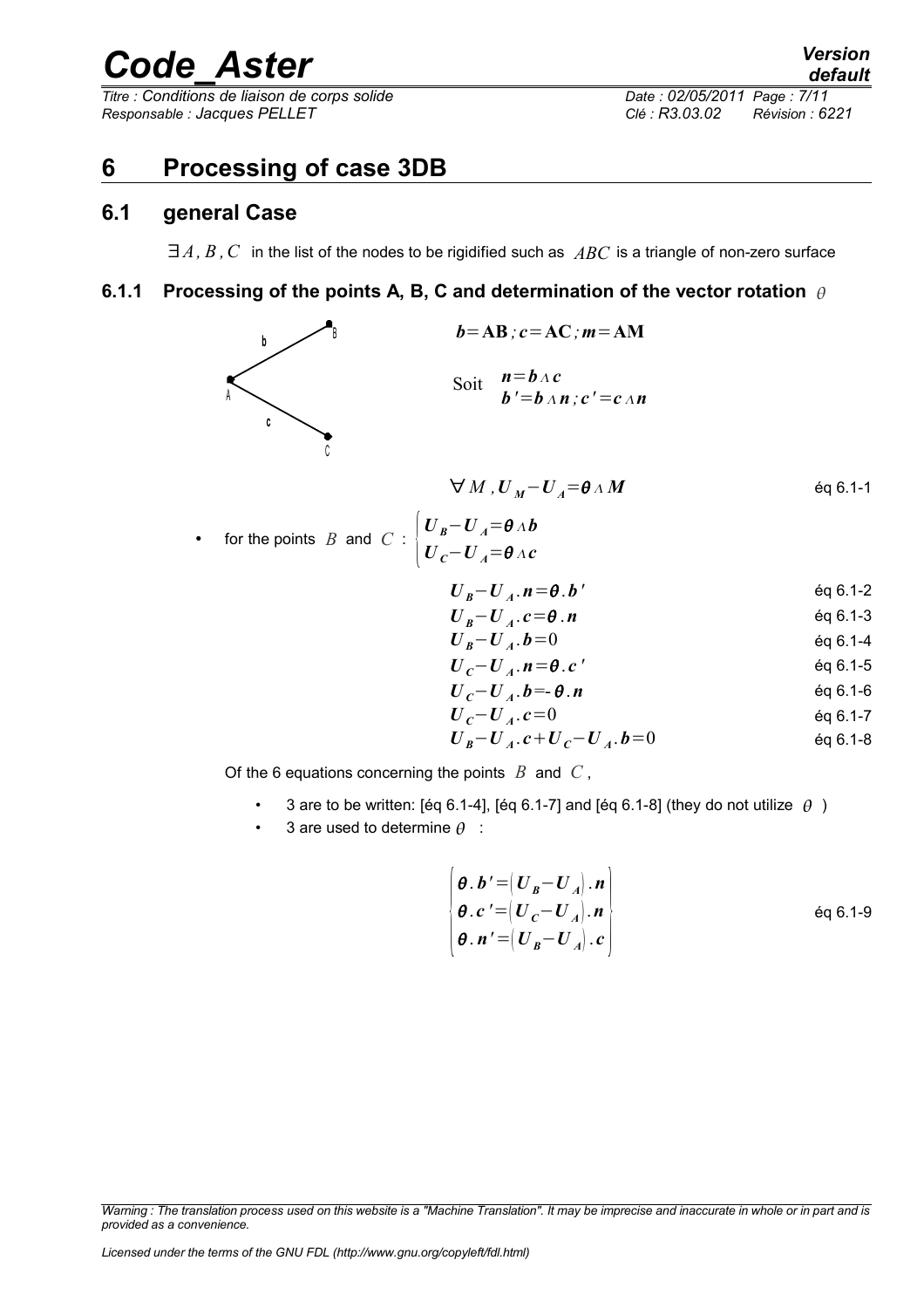*Titre : Conditions de liaison de corps solide Date : 02/05/2011 Page : 8/11 Responsable : Jacques PELLET Clé : R3.03.02 Révision : 6221*

*default*

#### <span id="page-7-0"></span>**6.1.2 Relations concerning a point**  $M \neq (A, B, C)$

$$
\text{Is } \begin{cases} U_{ABCM} \text{ le vector } : (U_A, V_A, W_A, U_B, V_B, \dots, W_C, U_M, V_M, W_M) \in R^{12} \\ \theta \text{ le vector } (q_x, q_y, q_z) \in R^3 \end{cases}
$$

the equation [éq 6.1-9] can be written:  $\boldsymbol{M}_{1}$  .  $\boldsymbol{\theta}{=}\boldsymbol{M}_{2}\boldsymbol{U}_{ABCM}$ 

avec  $M_1$ =  $\begin{bmatrix} n \\ n \end{bmatrix}$  $b'_x$   $b'_y$   $b'_z$  $c_x^{\prime}$   $c_y^{\prime}$   $c_z^{\prime}$  $\left| n_x \right| \left| n_y \right| \left| n_z \right|$  $M_1$  est inversible car ABC est de surface non nulle et  $M_{2}$ =  $\vert$   $\vert$ −*n<sup>x</sup>* −*n<sup>y</sup>* −*n<sup>z</sup> n<sup>x</sup> n<sup>y</sup> n<sup>z</sup>* 0 0 0 0 0 0 −*n<sup>x</sup>* −*n<sup>y</sup>* −*n<sup>z</sup>* 0 0 0 *n<sup>x</sup> n<sup>y</sup> n<sup>z</sup>* 0 0 0  $-c_x$  −*c<sub>y</sub>* −*c<sub>z</sub> c<sub>x</sub> c<sub>y</sub> c<sub>z</sub>* 0 0 0 0 0 0 0 **0** 

$$
\theta = M_1^{-1} M_2. U_{ABCM}
$$
 \t\t eq 6.1-10

the equation [éq 6.1-1]  $U_M - U_A - \theta \wedge M = 0$  can be written:

$$
M_4. U_{ABCM} + M_3. \theta = 0
$$
 \t\t\t\t $\text{éq } 6.1-11$ 

$$
\text{avec } M_3 = \begin{bmatrix} 0 & -M_z & M_y \\ M_z & 0 & -M_x \\ -M_y & M_x & 0 \end{bmatrix} \text{ or } M = \begin{bmatrix} M_x, M_y, M_z \end{bmatrix}
$$

$$
\text{et } M_4 = \begin{bmatrix} -1 & 0 & 0 & 1 \\ -1 & -1 & 0 & 0 \\ -1 & 0 & 0 & 1 \end{bmatrix}
$$

 $M$ <sub>4</sub>.  $U$ <sub>ABCM</sub> +  $M$ <sub>3</sub>  $M$ <sub>1</sub><sup>-1</sup>  $M$ <sub>2</sub>.  $U$ <sub>ABCM</sub> = 0  $\Leftrightarrow$   $M$ <sub>5</sub>.  $U$ <sub>ABCM</sub> = 0  $M \neq |A, B, C|$  , the 3 equations should be written corresponding to the 3 lines of the matrix  $M_{5} = M_{4} + M_{3} - M_{1}^{-1} M_{2}$ 

*Warning : The translation process used on this website is a "Machine Translation". It may be imprecise and inaccurate in whole or in part and is provided as a convenience.*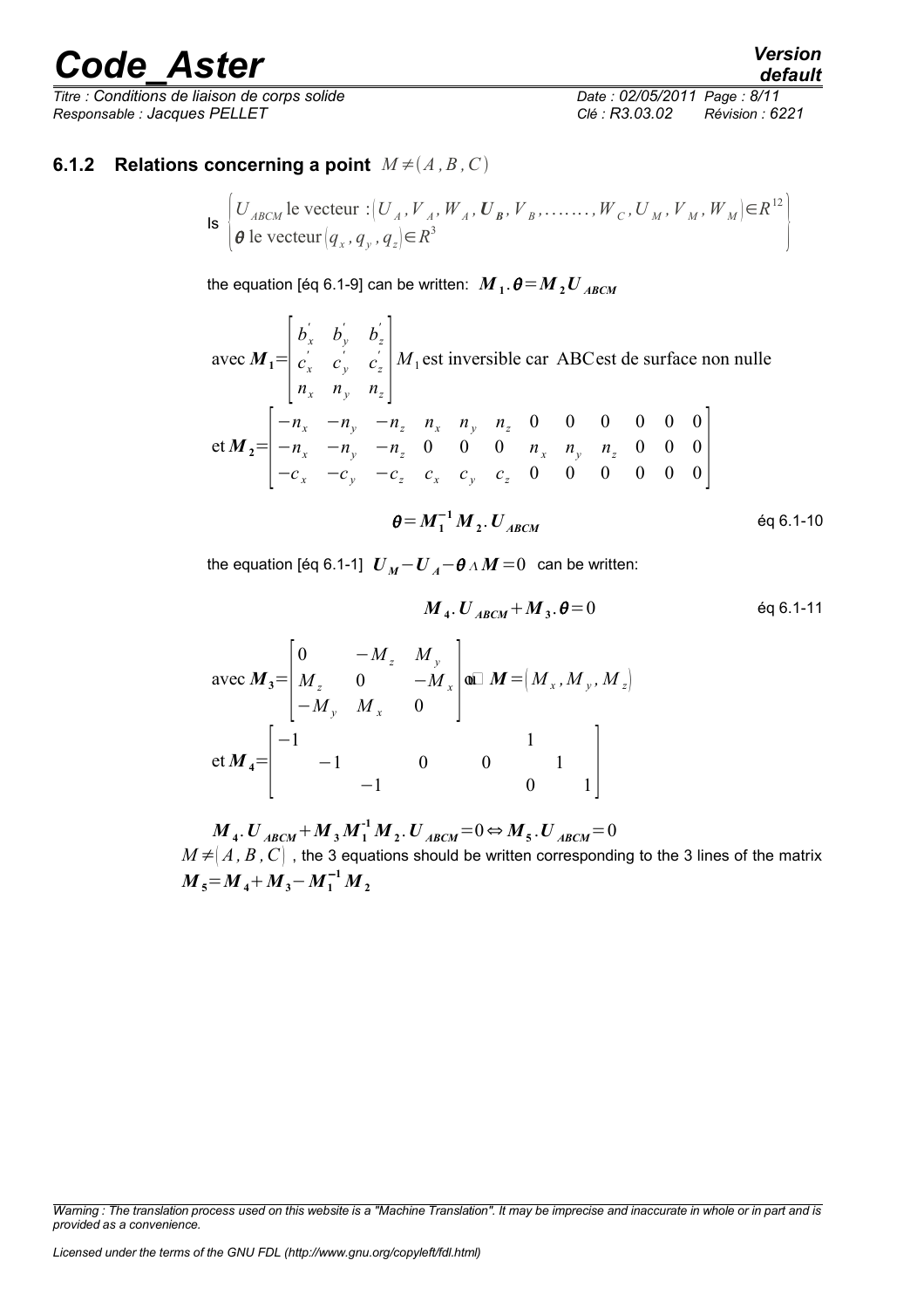*Titre : Conditions de liaison de corps solide Date : 02/05/2011 Page : 9/11 Responsable : Jacques PELLET Clé : R3.03.02 Révision : 6221*

*default*

#### **6.1.3 Summarized of the equation to write**

- <span id="page-8-1"></span>computation of  $\boldsymbol{b}$ ,  $\boldsymbol{c}$ ,  $\boldsymbol{n}$ ,  $\boldsymbol{b}'$ ,  $\boldsymbol{c}'$
- computation of  $M_1^{-1}M_2$

• for the points B and C: 
$$
\begin{cases} U_B - U_A \cdot b = 0 \\ U_C - U_A \cdot c = 0 \\ U_B - U_A \cdot c + U_C - U_A \cdot b = 0 \end{cases}
$$

- $M \neq (A, B, C)$ :
	- computation of  $\,M_{\,5}\!=\!M_{\,4}\!+\!M_{\,3}\!-\!M_{\,1}^{-1}\,M_{\,2}$
	- writing of the 3 equations corresponding to *M*

#### **6.2 Typical cases**

- <span id="page-8-0"></span>lists nodes to be rigidified =  $|A| \rightarrow$  it does not have nothing there to write  $\Rightarrow \langle A \rangle$  tear,
- list of the nodes to be rigidified =  $\big|A_i\big|$  where all have  $A_i$  them the same coordinates.

That is to say  $\,A_o\,$  the first point of the list of the nodes to be rigidified

$$
\forall A_i \neq A_o \begin{cases} DX(A_i) - DX(A_0) = 0 \\ DY(A_i) - DY(A_0) = 0 \\ DZ(A_i) - DZ(A_0) = 0 \end{cases}
$$

 $\theta$  is undetermined, which does not pose a problem.

• list nodes to be rigidified =  $\begin{bmatrix} A_i \end{bmatrix}$  where all them  $A_i$  are aligned (right  $\Delta$ ).

The solid  $\{A_i\}$  does not have any more whereas 5 possible rigid body motions. It misses rotation around  $\Lambda$ .

That is to say:

- two points  $A \text{ et } B / \|AB\| \neq 0$
- $b = AB$
- $n_1$  an orthogonal non-zero vector with  $\bm{b}$  (thus with  $\Delta$  )
- $n_2 = b \wedge n_1$



*Warning : The translation process used on this website is a "Machine Translation". It may be imprecise and inaccurate in whole or in part and is provided as a convenience.*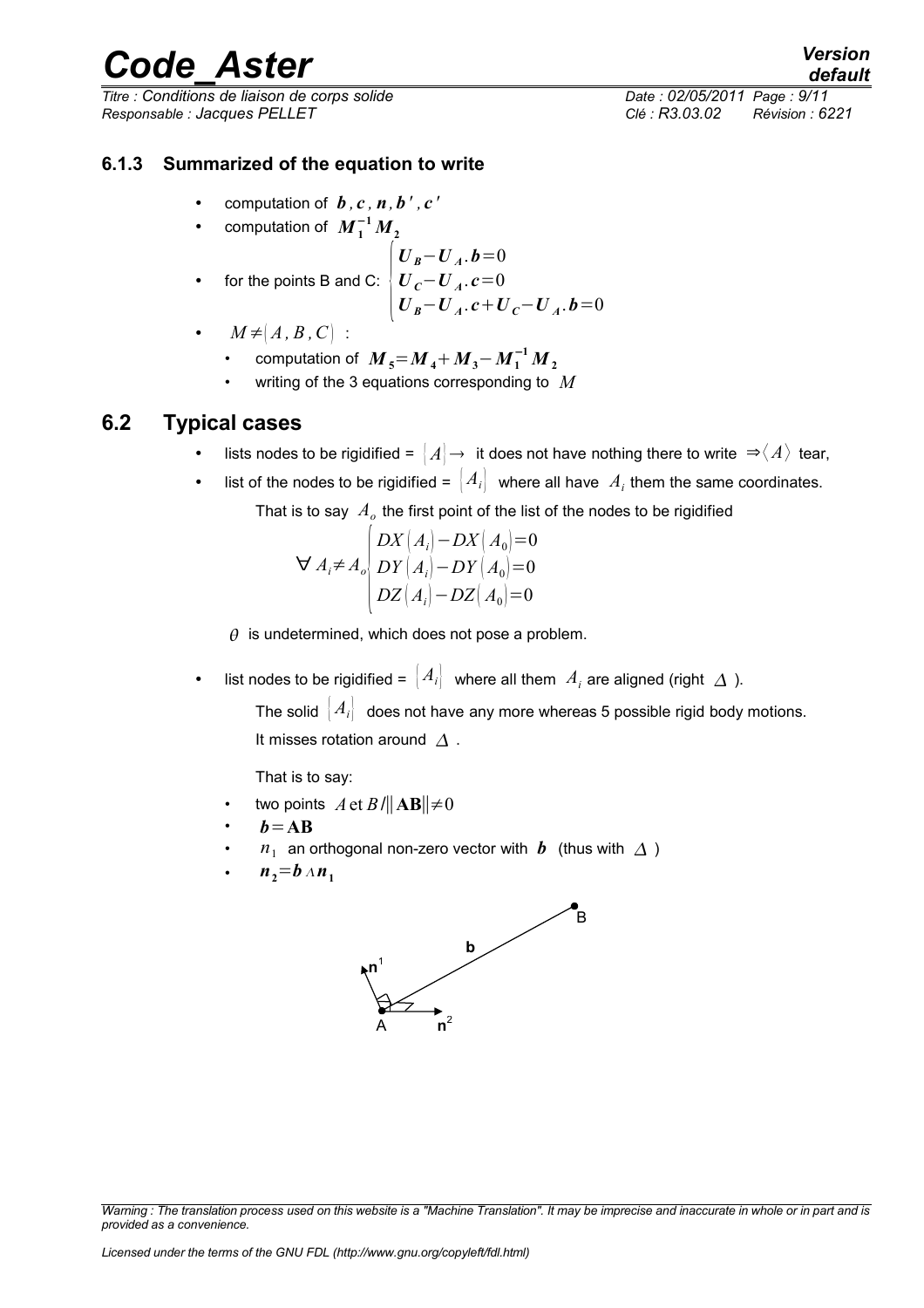•

*Titre : Conditions de liaison de corps solide Date : 02/05/2011 Page : 10/11 Responsable : Jacques PELLET Clé : R3.03.02 Révision : 6221*

• point: 
$$
B
$$
  $U_B - U_A = \theta \wedge b$ 

$$
\left(\boldsymbol{U}_{\boldsymbol{B}} - \boldsymbol{U}_{\boldsymbol{A}}\right). \boldsymbol{b} = 0 \tag{6.2-1}
$$

$$
\left(\boldsymbol{U}_{\boldsymbol{B}}\!-\!\boldsymbol{U}_{\boldsymbol{A}}\right).\boldsymbol{n}_1\!=\!\left(\boldsymbol{n}_1\!\wedge\!\boldsymbol{\theta}\right).\boldsymbol{b}\tag{60.2-2}
$$

$$
\left(\boldsymbol{U}_{\boldsymbol{B}}\!-\!\boldsymbol{U}_{\boldsymbol{A}}\right).\boldsymbol{n}_{2}\!=\!\left(\boldsymbol{n}_{2}\,\Lambda\,\boldsymbol{\theta}\right).\boldsymbol{b}\qquad\qquad\qquad\text{Eq 6.2-3}
$$

- the equation [éq 6.2-1] is to be written
- the equations [éq 6.2-2] and [éq 6.2-3] are used to calculate  $q$

the component of  $q$  on  $b$  is undetermined, one does not take account of it:

$$
\theta = \theta_1 n_1 + \theta_2 n_2
$$
  
\n
$$
\begin{cases}\n(n_1 \Delta \theta) = \theta_2 n_1 \Delta n_2 & \text{soit } k = n_1 \Delta n_2, b \\
(n_2 \Delta \theta) = \theta_1 n_2 \Delta n_1 \Rightarrow \begin{cases}\nk \theta_1 = \begin{cases}\nU_B - U_A\n\end{cases} n_2 \\
k \theta_2 = \begin{cases}\nU_B - U_A\n\end{cases} n_1\n\end{cases}
$$
\n $k \neq 0$ 

$$
\mathbf{k} \theta = k \theta_1 \mathbf{n_1} + k \theta_2 \mathbf{n_2}
$$
  
Soit  $\mathbf{n_1} = \begin{pmatrix} a \\ b \\ c \end{pmatrix}$ ;  $\mathbf{n_2} = \begin{pmatrix} \alpha \\ \beta \\ \gamma \end{pmatrix}$ ;  $\mathbf{U}_{ABM} = \begin{pmatrix} U_A, V_A, W_A, U_B, V_B, W_B, U_M, V_M, W_M \end{pmatrix} \in R^9$ 

$$
k \theta = M_1 U_{ABM}
$$
 avec :  $M_1 = [M_2, -M_2, 0]$ 

$$
M_{2} = \begin{bmatrix} 0 & \beta a - b\alpha & \gamma a - c\alpha \\ b\alpha - a\beta & 0 & \gamma b - c\beta \\ c\alpha - \gamma a & c\beta - \gamma b & 0 \end{bmatrix}
$$
\n
$$
\forall M(A, B) \qquad U_{M} - U_{A} - \theta \land m = 0 \qquad m = AM = \begin{bmatrix} M_{x}, M_{y}, M_{z} \end{bmatrix}
$$
\n
$$
\Rightarrow M_{4}U_{ABM} + M_{3}\theta = 0
$$
\n
$$
\text{avec } M_{3} = \begin{bmatrix} 0 & -M_{z} & M_{y} \\ M_{z} & 0 & -M_{x} \\ -M_{y} & M_{x} & 0 \end{bmatrix} M_{4} = \begin{bmatrix} -1 & 0 & 0 & 1 \\ 0 & -1 & 0 & 0 \\ 0 & 0 & -1 & 1 \end{bmatrix}
$$
\n
$$
\Rightarrow M_{5}U_{ABM} = 0 \qquad \text{avec } M_{5} = M_{4} + \frac{1}{k}M_{3} \cdot M_{1}
$$

for each point *M* , the 3 equations should be written corresponding to the 3 lines of the matrix  $\boldsymbol{M}_{\boldsymbol{5}}$  .

*Licensed under the terms of the GNU FDL (http://www.gnu.org/copyleft/fdl.html)*

*default*

*Warning : The translation process used on this website is a "Machine Translation". It may be imprecise and inaccurate in whole or in part and is provided as a convenience.*